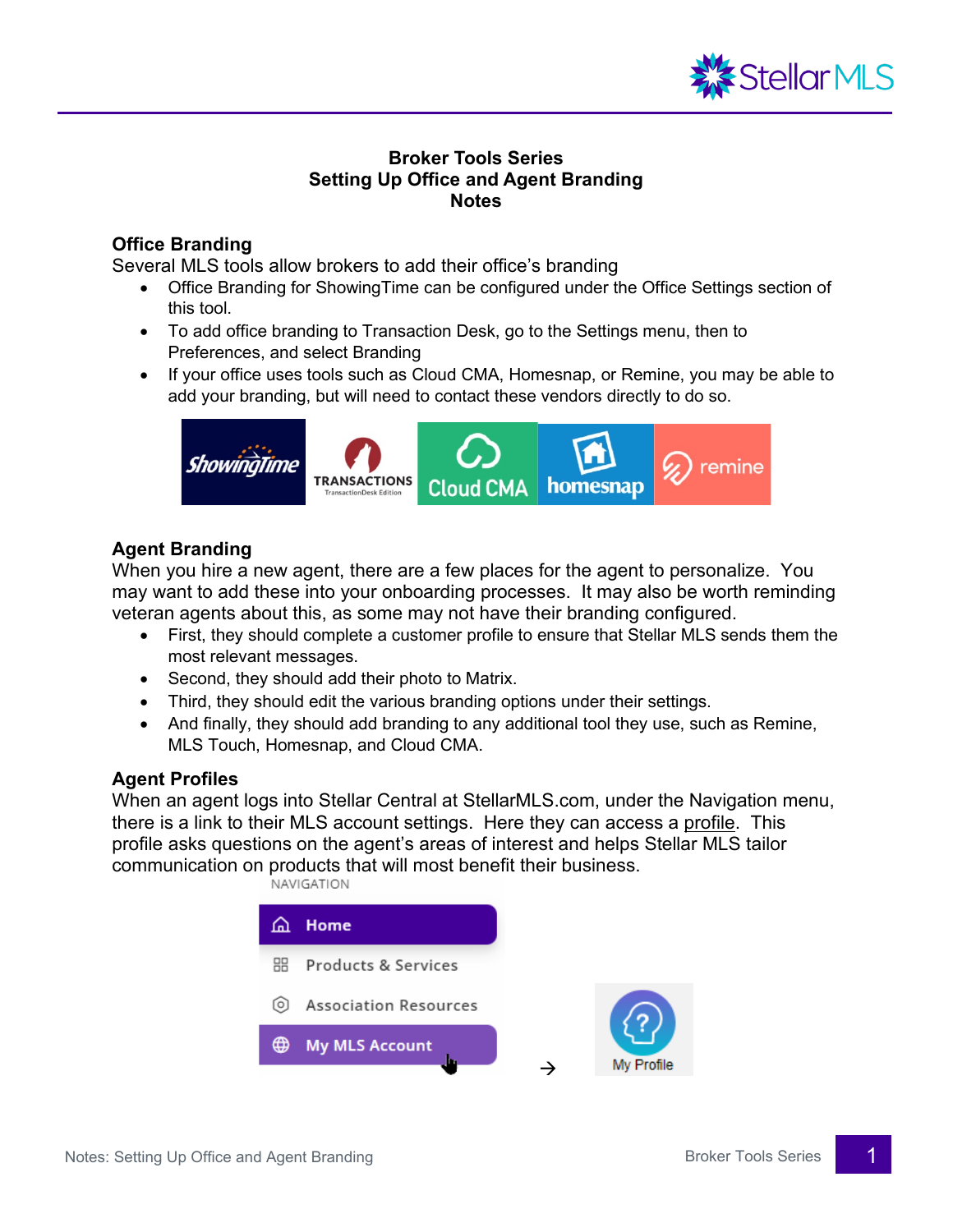

#### **Adding Agent Photos to Matrix**

When an agent adds a photo to the Add/Edit tan of Matrix, it will show up if another Matrix user runs an Agent Search.

To add a photo to Matrix, go to the Add/Edit Tab.

Under the Roster section, select "Edit Existing" Agent Roster.

The agent will then type in their MLS ID and click "Modify".

Finally, click "Manage Photos" to Upload a Photo.

This Photo will show up under the Matrix Agent Directory.

#### **My Matrix/My Information**

Also in Matrix, agents should go to their settings, accessible by from the arrow next to their name in the top right corner, and then click "My Information".

Here they can manage their settings for the customer portal, so that when they email listings to a customer and the customer goes to view the listings in the portal, the agent will have customized branding. This is also where agents edit their email signature for emails sent through Matrix.

Working as Chris Lumia ▼

| You currently have no<br>concierge<br>notifications.                                                      |                                                                  |   |
|-----------------------------------------------------------------------------------------------------------|------------------------------------------------------------------|---|
| Admin<br>Settings                                                                                         | <b>My Information</b><br>Manage personal branding<br>and options | 4 |
| Header & Footer<br><b>CMA Cover Sheet</b><br>Information                                                  | <b>Portal Profile</b><br><b>Email Signature</b><br>Agent Webpage |   |
| This page allows you to manage the personal information used by Matrix. Modifying the information in this |                                                                  |   |

area will display in your Portal, Agent Web Page, CMA's, and the name displayed in the top right corner of Matrix. It does not update your membership record, association/board or your listing information. It is recommended that you use the default value whenever one is available.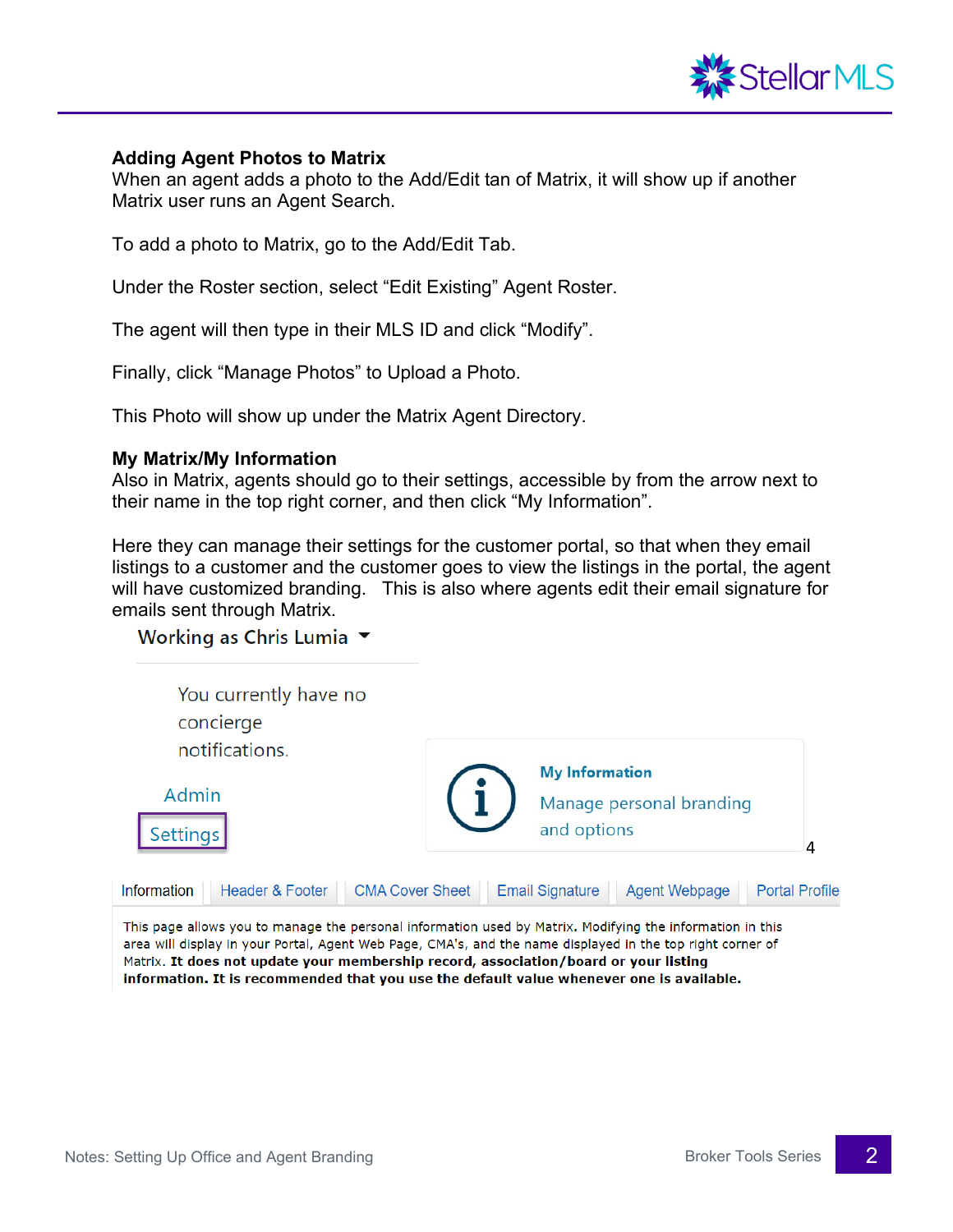

### **Adding Agent Branding to Additional Products**

Finally, if an agent plans to use tools such as Remine Cloud CMA, MLS Touch or Homesnap, they should add their branding to these products.

For Remine, the agent can click on their name on the side menu to access their settings. Here they can add their photo and create a URL for the consumer-facing site.



For Cloud CMA, after creating an account,the agent should click on their initials in the top corner. Here, they can access all of their account settings, including their profile, contact info, and Custom Pages.



For MLS Touch, agents should download the app and login with their MLS credentials. Then, from the "More" menu option on the bottom, go to "Brand and Share" to customize branding and access a link to share with consumers.